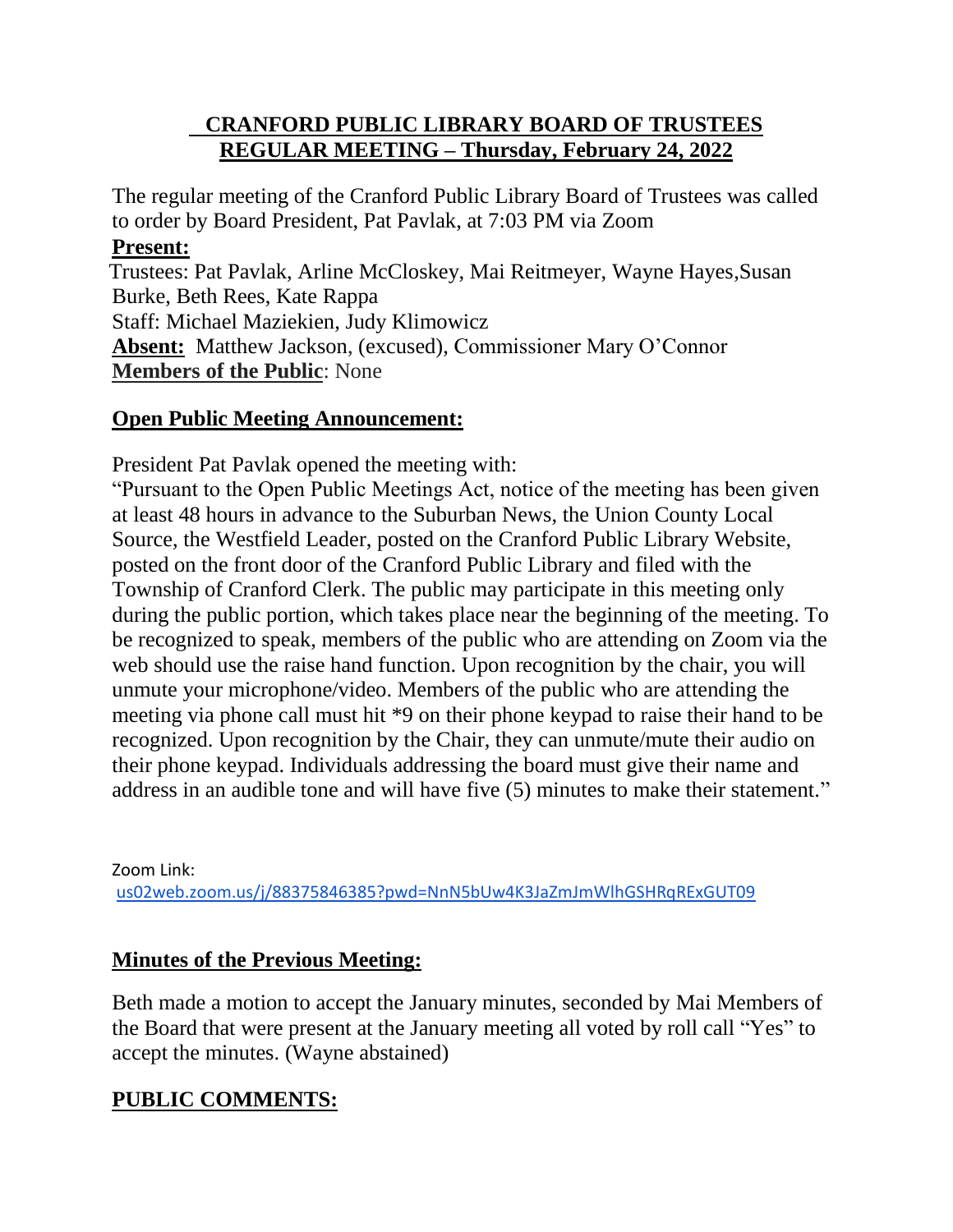One member of the public in attendance to observe proceedings

# **COMMUNICATIONS:**

Received renewal for Library Trustees Foundation. Letters of appreciation are being sent to Board members by a library staff member.

# **PRESIDENT'S REPORT**

Pat and Michael attended a meeting sponsored by the local library associations on the topic of Equity, Diversity and Inclusion. Results from discussions will affect library policies and collections.

### **DIRECTOR'S REPORT:**

The library building had a bomb threat, and quickly announced an emergency closing to clear the building. Police responded and after investigation deemed the building safe. Police were also called for an altercation and the situation was resolved. A car drove through the back fence.

Staff performance evaluations are ongoing.

Circulation remains high and is climbing steadily. Cranford Archives has a low usage this month, it is running slowly (as noted by Strategic Plan Survey participants)

The State Aid report is being prepared as it is due this month

# **ASSISTANT DIRECTOR REPORT:**

Included in Director's report

### **TREASURER'S REPORT**:

Kate reviewed the bills and all is well. Susan made a motion to pay the bills, Wayne seconded. A roll call vote was held and all present voted "yes" to pay the bills.

### **COMMITTEE REPORTS:**

#### **Finance:**

No report

### **Building & Grounds:**

A Capital Request has been presented to the Township Committee in order to have the funds necessary to proceed with the library expansion project. (70% to be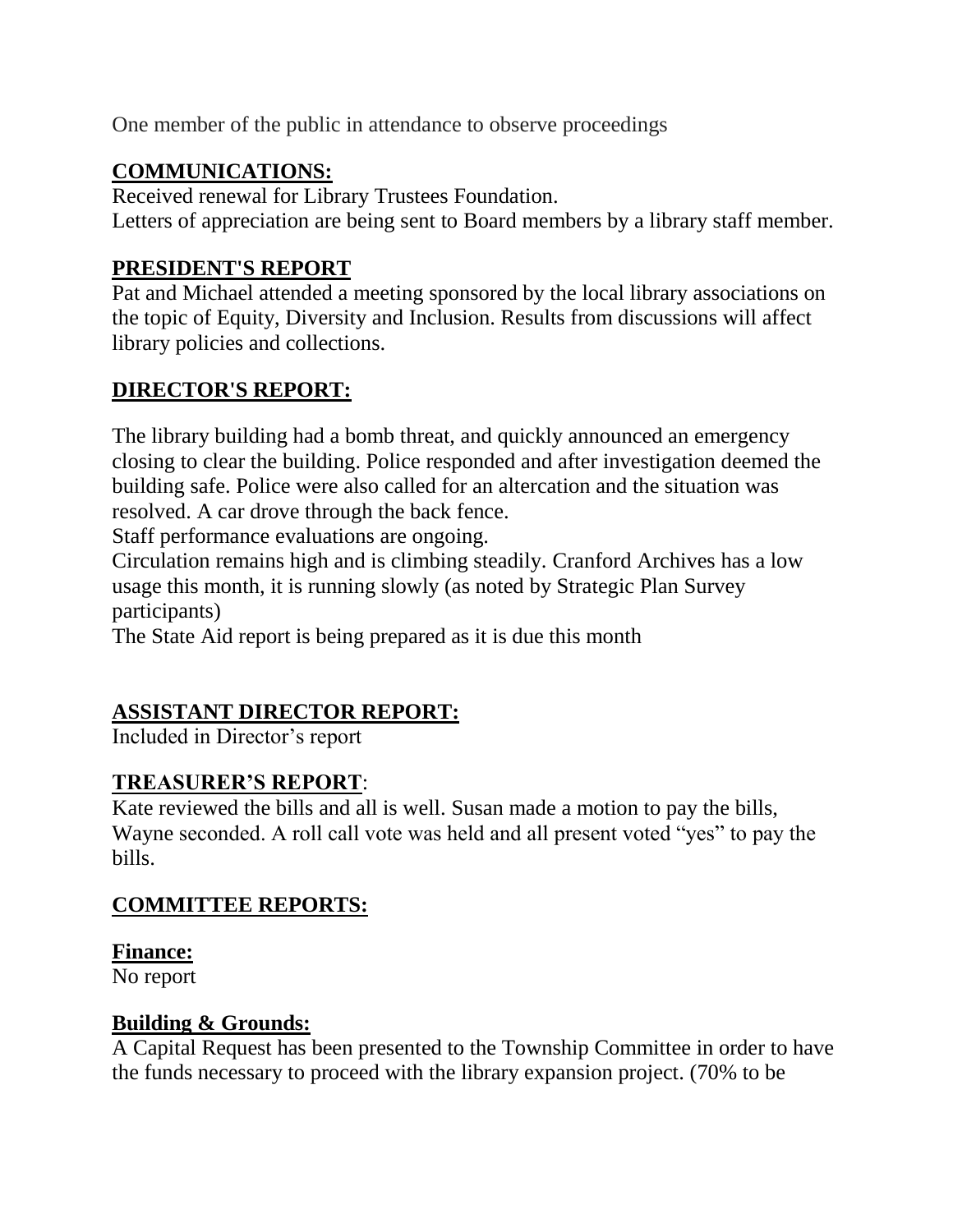funded by Capital request, 20% from Library Reserve Fund, 10% from Friends fundraising)

The boiler is working well. There are stained ceiling tiles, the roof will be examined as weather permits. Peeling paint and worn carpets have been noted by Strategic Plan survey participants.

### **Personnel:**

The circulation department has hired 2 additional employees.

# **Grants & Gifts:**

A donation of \$70 in memory of Edith Coogan and Barbara Devlin was donated by the Wednesday Morning Club.

# **Liaison to the Friends of the Library:**

The group has had a profitable month due to the Book Sale, book cart sales, and a donation. They contributed to a program that ships books to Taiwan via shipping container.

They will continue to support programs and plan to update Book Club kits

# **Policy:**

No report

### **Public Relations:**

Notices of events are being sent to usual sources. The Capital Request has been promoted in social media.

### **Strategic Plan:**

The committee has met, and plans to have a draft of the updated Strategic Plan ready for the March meeting, with voting to be held in April.

# **UNFINISHED BUSINESS:**

None

# **NEW BUSINESS:**

A discussion was held on the current Personal Protective Policy as the Cranford schools and Cranford Township will be lifting mask requirements on March 7. The staff was asked for their input and requested that an option be considered to require the public to wear masks at indoor programs, and when in close contact with staffsuch as within the computer lab area.